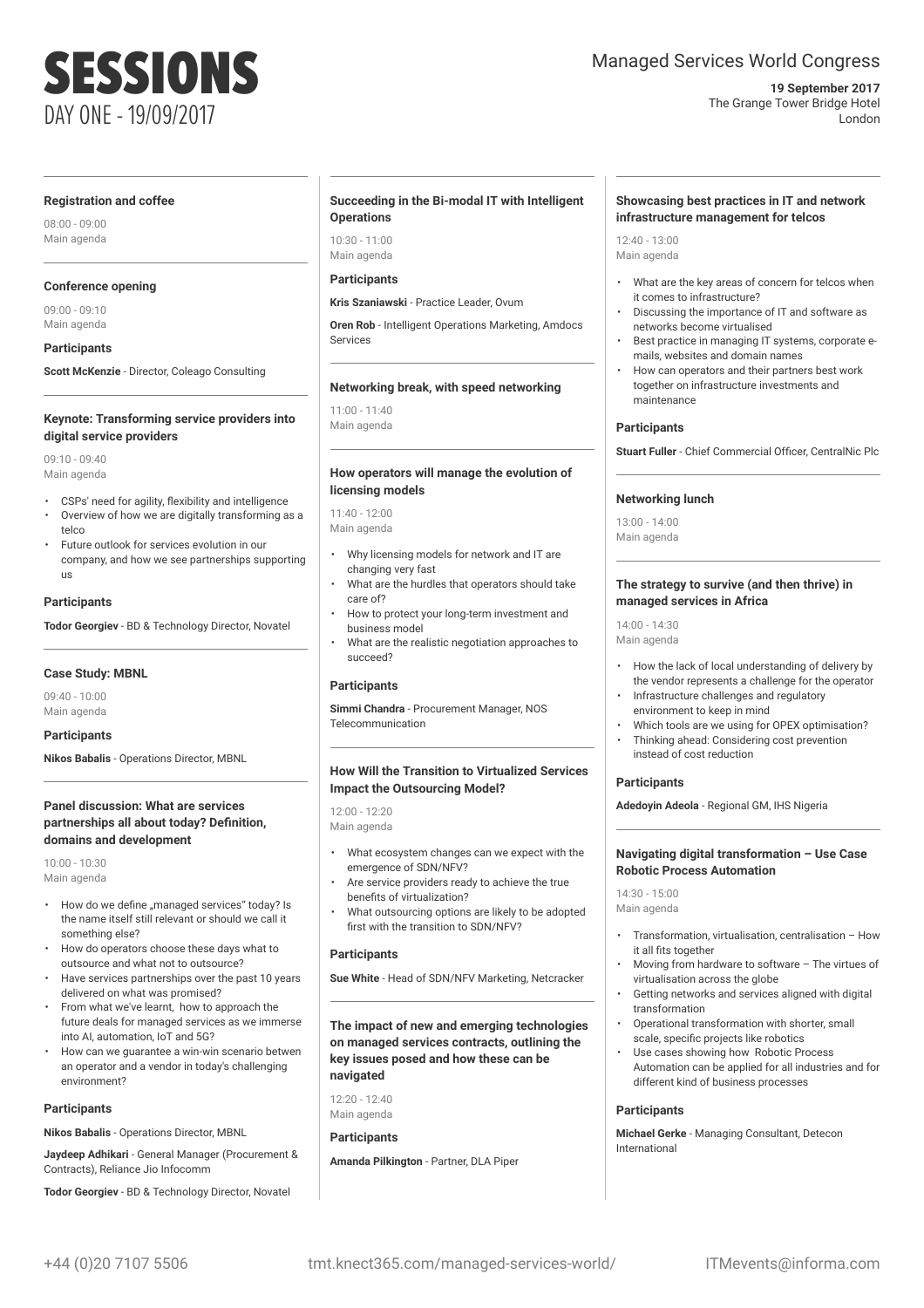## SESSIONS DAY ONE - 19/09/2017

## Managed Services World Congress

#### **19 September 2017** The Grange Tower Bridge Hotel London

## **Networking break**

15:00 - 15:30 Main agenda

### **Roundtable Discussions: Discussing the future outsourcing models**

15:30 - 16:30 Main agenda

Each attendee will join a table, hosted by a morning or afternoon speaker, where the speaker's topic will be discussed in more detail, with the aim to discuss future outsourcing models in the world of new technologies, new networks and new players.

As an attendee, you can choose your favourite topic during the day and join that particular speaker to use the chance to discuss a specific topic of interest with the expert speaker and other attendees. At the end of the session, each topic leader will present the findings of their roundtable group on stage.

## **Participants**

**Nikos Babalis** - Operations Director, MBNL

**Michael Gerke** - Managing Consultant, Detecon International

**Simmi Chandra** - Procurement Manager, NOS Telecommunication

## **Open discussion: Partnerships today vs. partnerships tomorrow - What's going to change?**

16:30 - 17:00 Main agenda

- What's going to be different about outsourcing and procurement, for both telcos and other vertical businesses?
- Discussing the rise of micro services and shorter deals rather than long-term contracts: Is this really the case and is it going to stay around?
- How are start-ups coming into play when we talk about services partnerships?
- What have we learnt and what has changed the most from MS 1.0 to MS 3.0?

## **Participants**

**Adedoyin Adeola** - Regional GM, IHS Nigeria

**Jaydeep Adhikari** - General Manager (Procurement & Contracts), Reliance Jio Infocomm

## **Closing remarks from the chair and End of Managed Services World Congress 2017**

17:00 - 17:05 Main agenda

## **Participants**

**Scott McKenzie** - Director, Coleago Consulting

### **NETWORKING DRINKS**

17:05 - 18:05 Main agenda